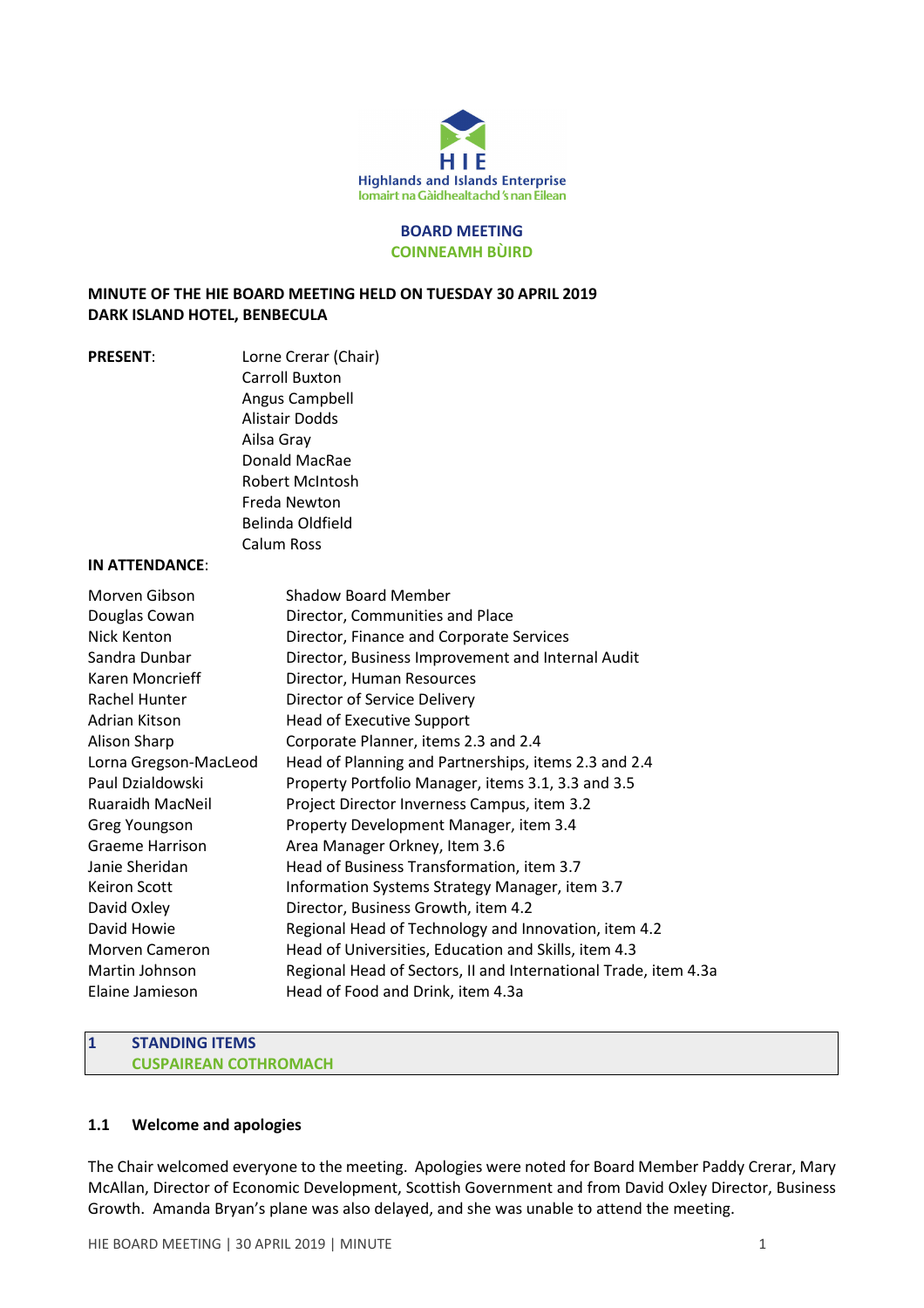# 1.2 Declarations of interest

The Chair noted that Alastair Dodds had identified a non-financial interest in relation to the University of the Highlands and Islands (UHI). UHI is mentioned in item 3.2 Inverness Campus - Centre for Health Science Phase 2. It was noted that Alastair is a Member of the Court of the University of the Highlands and Islands and it was agreed that there was no Conflict of Interest. Angus Campbell noted an Interest in item 4.2 Space Hub Sutherland. It was noted that Angus is Deputy Chair of Scottish Natural Heritage (SNH) and it was agreed that there was no conflict of interest. Rachel Hunter is conflicted in relation to Space Hub Sutherland and it was agreed that she would leave the room when this item is discussed.

# 1.3 Minute of Board meeting held on 12 February 2019

The minute was approved as a true and accurate record of the meeting.

# 1.4 Matters arising from the minutes and Action Grid

There were no matters arising from the minute that were not covered in the agenda items for the meeting. In relation to the action grid, it was noted that there was nothing to report yet on the Nigg Court case. An update will be provided to the Board as soon as the outcome of the interim hearing is known.

# 1.5 Chair and Chief Executive update – April 2019

The Interim Chief Executive reported that both Cairngorm Mountain and Space Hub Sutherland were taking up much staff time noting that Space Hub Sutherland project has been strengthened with the addition of 2 new members of staff, and a Technical Advisory Group has been established.

BiFab has been awarded a new contract to produce 100 monopiles as part of the Moray East Offshore Windfarm development. It is expected this will secure 80 jobs in Stornoway over the contract period

HIE contributed information to a Scottish Parliament debate on the space sector, and to assist the Cabinet Secretary for the Rural Economy in answering topical questions about Cairngorm.

HIE is currently liaising with the Scottish Government to identify opportunities for ministers to visit HIE projects during the summer recess. This includes seeking potential announcements that could be made by the First Minister.

The Enterprise and Skills Strategic Board continues to take up a lot of staff time. Strategic Board Mission implementation plans are being progressed with HIE leading on Business Creation and Growth and potentially involved in all missions.

A further version of our strategy and operating plan has been issued to Scottish Government. Initial feedback on alignment of plans across the four enterprise and skills agencies has been received and is under consideration.

#### Paragraph removed in the interests of the effective conduct of public affairs.

The Chair provided an update on Cairngorm, outlining that the organisation was devoting as much resource as necessary. Two Board sub groups have been set-up, one is a Sub Group made up of Lorne Crerar (Chair), Alistair Dodds, Donald MacRae and Paddy Crerar which meets weekly and the other is an Advisory Group made up of Paddy Crerar (Chair), Freda Newton and Calum Ross. Both groups are there in a supportive role with the sub group providing support re operational matters, stakeholder engagement and communication, funicular, legacy issues and forward strategy. The Advisory Group provide advice to HIE Executive team on operational matters. These groups will continue for the foreseeable future. It was noted that an email had been received from the Chair of CMSL thanking him for the support received from HIE.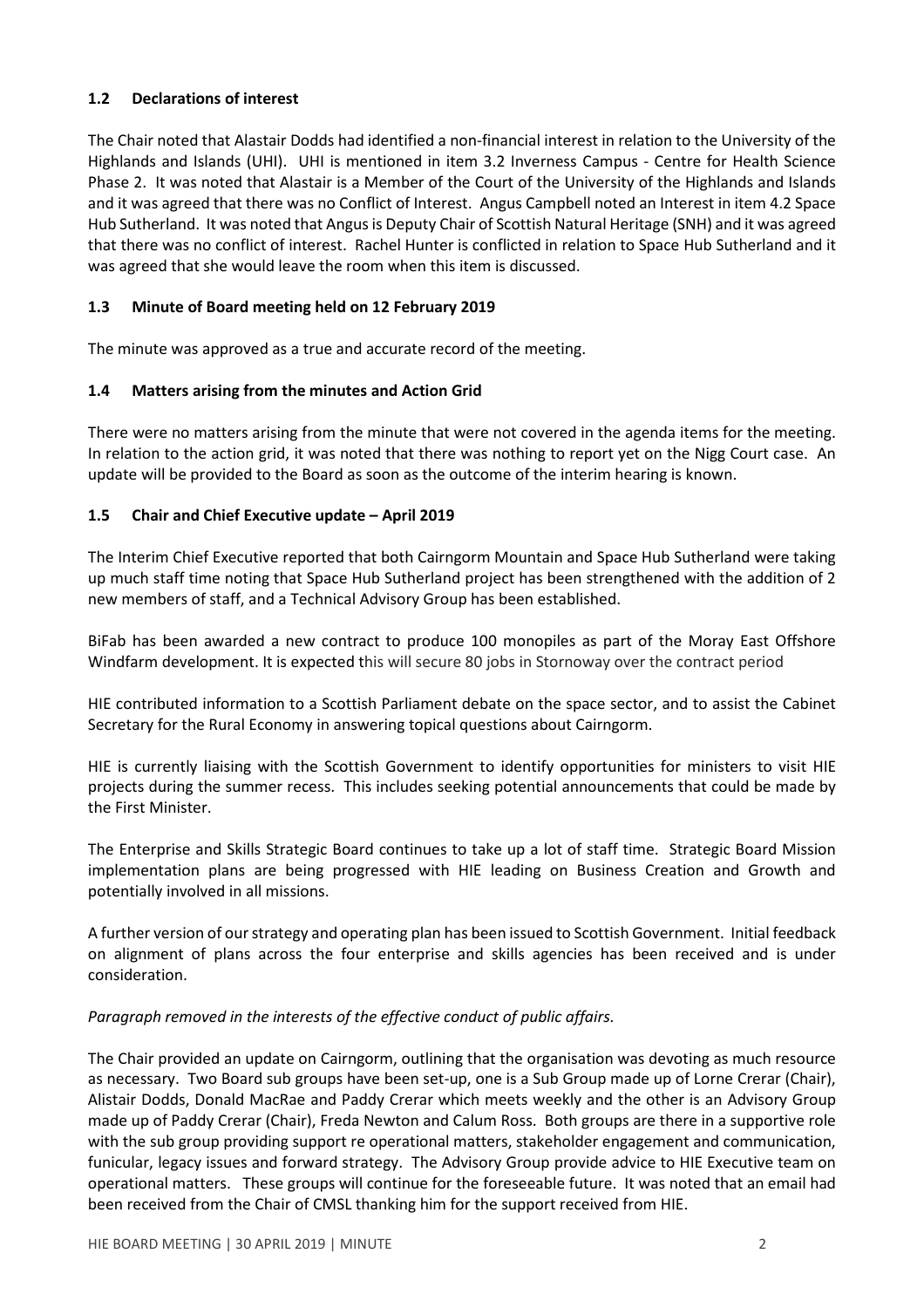## Paragraph removed in the interests of the effective conduct of public affairs.

The Chair updated on the Strategic Board highlighting that there was to be a quarterly meeting of enterprise Chairs for Scottish Enterprise, Highlands and Islands Enterprise and South of Scotland Enterprise to ensure a consistent approach across all organisations. Lorne Crerar will Chair this group. The Chairs of Skills Development Scotland and the Scottish Funding Council have also asked to join another five-way meeting.

At the Convention of the Highlands and Islands (CoHI) meeting held in Orkney on 4th March, the Chair had been very complimentary towards the work of HIE and noted that the Orkney Research and Innovation Campus (ORIC) was spectacular.

#### 2 RESOURCES AND GOVERNANCE GOIREASAN IS RIAGHLACHAS

#### 2.1 Financial Statement

The Director of Finance and Corporate Services presented a report summarising the draft outturn for the 12 months to 31<sup>st</sup> March 2019 noting that this is subject to final adjustments and final audit by Audit Scotland. Paragraph removed in the interests of the effective conduct of public affairs.

Paragraph removed in the interests of the effective conduct of public affairs.

In conclusion, a balanced position has been achieved with all available resource utilised subject to the final accounts process and external audit. The final quarter proved a challenge, but the organisation responded positively to enable a balanced outturn to be achieved.

Paragraph removed in the interests of the effective conduct of public affairs.

# 2.2 2019/20 Budget Paper

The Director of Finance and Corporate Services presented a paper seeking formal Board approval of opening Resource and Capital Budgets for 2019/20 financial year.

Paragraph removed in the interests of the effective conduct of public affairs.

Paragraph removed in the interests of the effective conduct of public affairs.

Paragraph removed in the interests of the effective conduct of public affairs.

The Board approved the opening resource and capital budgets.

#### 2.3 End Year Review

Lorna Gregson-MacLeod and Alison Sharp joined the meeting.

HIE's Corporate Planner presented a paper describing the out-turns achieved by HIE at the end of March 2019, against the Key Measures and Priorities in HIE's Operating Plan 2018/19.

Despite significant headwinds in the wider economy, we have exceeded our target ranges against our in-year measures. Our interventions, financial and non-financial, supported businesses, social enterprise and communities to deliver a wide range of projects across the region.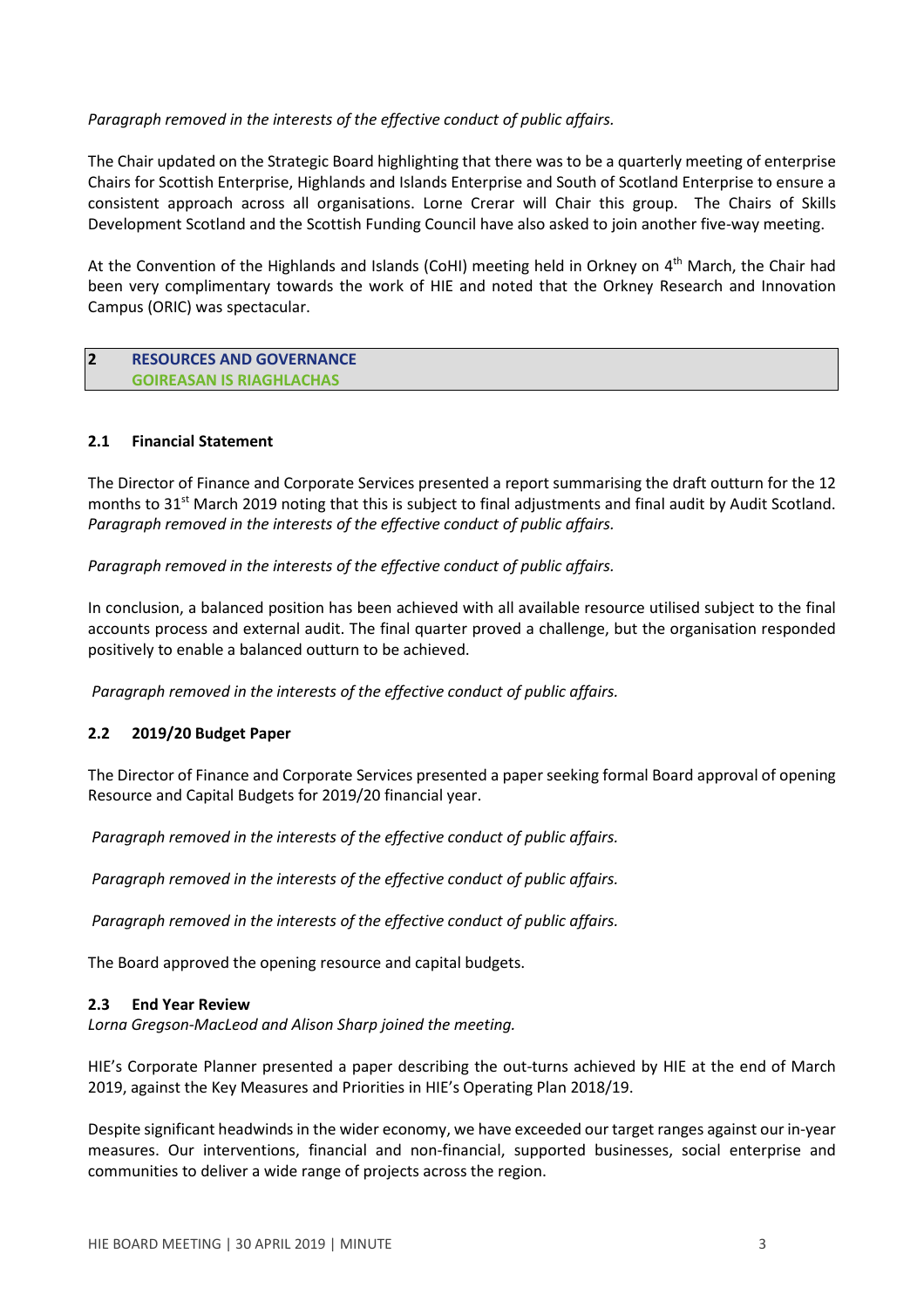[Sentence removed in the interests of the effective conduct of public affairs]. On international sales, working with SDI we have seen a significant boost in performance and it is particularly pleasing to be within range on jobs in fragile areas. Sentence removed in the interests of the effective conduct of public affairs.

The out-turn relating to turnover in the social economy is exceptionally high this year. *[Sentence removed* in the interests of the effective conduct of public affairs].

The Board welcomed the report noting the positive achievements and requested some further information and updates on the following. 1) Breakdown of jobs supported / created; 2) An update to be provided at a future Board meeting on Client Management and different interventions and 3) Paper to a future Board meeting on what could be done better.

# 2.4 HIE Strategy / Operating Plan 2019 – 2022

The Head of Planning and Partnerships presented a paper providing an update on the new 3 year strategy and associated one year operating plan annex for HIE and seeking approval of the Board to delegate authority to approve the final version for ministerial approval to the HIE Board Chair, the Interim Chief Executive and Board members Amanda Bryan and Calum Ross.

The Strategy has been refined following further internal, Board and initial Scottish Government Sponsorship Team feedback. This has included a reordering of the chapters with the Strategic Policy Context moved to the start (at the request of the Scottish Government) although the introduction and foreword is consciously placed after this context. Other sections have been slightly refined to bring out sustainable development, variety of partnership and roles, clarity on the inclusive growth weighting work and its importance, and the Operating Plan.

The Scottish Government Sponsorship Team and Analytical Unit are still assessing the plans with all four drafts being considered in tandem during the next few days. We have received initial feedback and consider the majority of the points to have been covered in the most recent draft. This feedback is being considered collectively by the enterprise and skills agencies (a number of points are common to all) and it is hoped that only minor amendments will be required.

The Board sought clarification on several points and approved the delegation of authority to the HIE Board Chair, the Interim Chief Executive and Board members Amanda Bryan and Calum Ross to approve the final version for ministerial approval.

Lorna Gregson-MacLeod and Alison Sharp left the meeting.

# 2.5 Risk Register

The Board noted the paper and had no additional comments.

# 2.6 Risk and Assurance Committee draft minute, 5 March 2019

The Chair of the Risk and Assurance Committee provided an update to the Board on the meeting held on 5 March 2019 noting that the agenda reflected many of the issues being discussed at this meeting. Items covered included Cairngorm and Space, Wave Energy Scotland (WES) governance, Priority investment approach and gateway review, Finance and budget, Investment portfolio, Risk and cyber security, areas for Committee development and Audit Scotland annual audit plan.

It was noted that Space and Cairngorm are both high risk and HIE are working with the Scottish Government Sponsor Team to mitigate the risk. It was also noted that the Committee had put in place a development plan and would also present an annual report to the next Board meeting.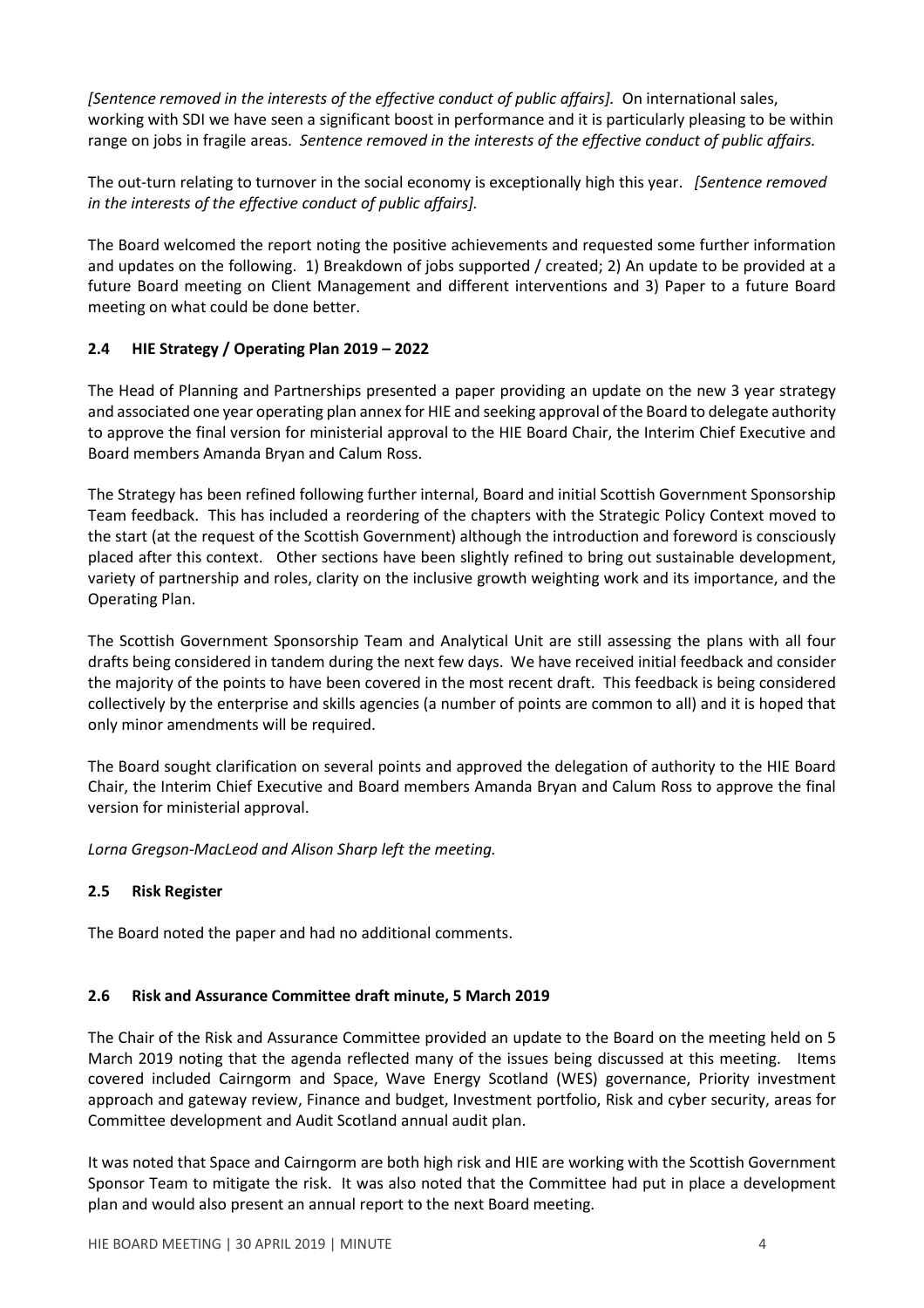The Board thanked the Committee for the work undertaken.

| 3 | <b>INVESTMENT DECISIONS</b>            |
|---|----------------------------------------|
|   | <b>CO-DHUNAIDHEAN AIRGEAD-TASGAIDH</b> |
|   |                                        |
|   |                                        |

**3.1** Section removed in the interests of the effective conduct of public affairs.

# 3.2 Inverness Campus – Centre for Health Science Phase 2

Ruaraidh MacNeil joined the meeting.

The Project Director Inverness Campus presented a paper to the Board outlining the overall Centre for Health Science Phase 2 project and seeking approval for the following:

- 1) Approval of HIE GIA of £3,987,460 to build the "shell & core" of Centre of Health Science 2;
- 2) Approval in principle of HIE GIA funding of £800,000 towards specialist fit-out of the building to match fund an application for £800,000 for ERDF which has been submitted, together this would provide a £1,600,000 contribution towards the fit out. This would only be required should ERDF application be successful, and it is recommended that authority to approve should be delegated to HIE Leadership Team. A separate approval paper for the fit out would then be presented to the HIE Leadership Team for the fit-out in due course. (The total cost of the development, including fit out is £5,587,460 with recoveries (if ERDF is successful) of £800K to procure an area of some 1,469m² of floor-space within the Centre for Health Science  $2^1$  project.);
- 3) Paragraph removed in the interests of the effective conduct of public affairs.
- 4) Paragraph removed in the interests of the effective conduct of public affairs.

The 'Centre for Health Science 2 (CfHS2)' will create an innovative human health and life sciences multidisciplinary clinical care, research, and commercial centre serving the Highlands and Islands region. This collaborative project is being taken forward by three partners: NHS Highland (NHSH); the University of the Highlands and Islands (UHI); and Highlands and Islands Enterprise (HIE). It will be set within a jointly owned building which will extend to approximately 10,495m² in total on Plots 3, 4 and 5 of Inverness Campus, at a total cost of around [sentence removed in the interests of the effective conduct of public affairs] net of VAT. This will be a national exemplar project, integrating academic healthcare research, delivery of clinical care to patients, and the creation of new commercial opportunities, products and services in health science and technology.

The Board approved the recommendations made in the paper noting the wider collaboration with other Health Boards. if ERDF funding is not successful, the specialist fit-out would not go ahead immediately and would be carried out at a later date.

Ruaraidh MacNeil left the meeting.

#### 3.3 Centre for Health Science Facilities Management Services

Paul Dzialdowski joined the meeting.

 $\overline{a}$ 

Following-on from an earlier paper [sentence removed in the interests of the effective conduct of public affairs], the Property Portfolio Manager presented a paper seeking approval to award the facilities management contract to Robertson Facilities Management at a cost of £572,845.79 per annum / £1,145,691.59 plus VAT for an initial 2-year contract period with an option to extend by a further 2-years (1+1). [Sentence removed in the interests of the effective conduct of public affairs].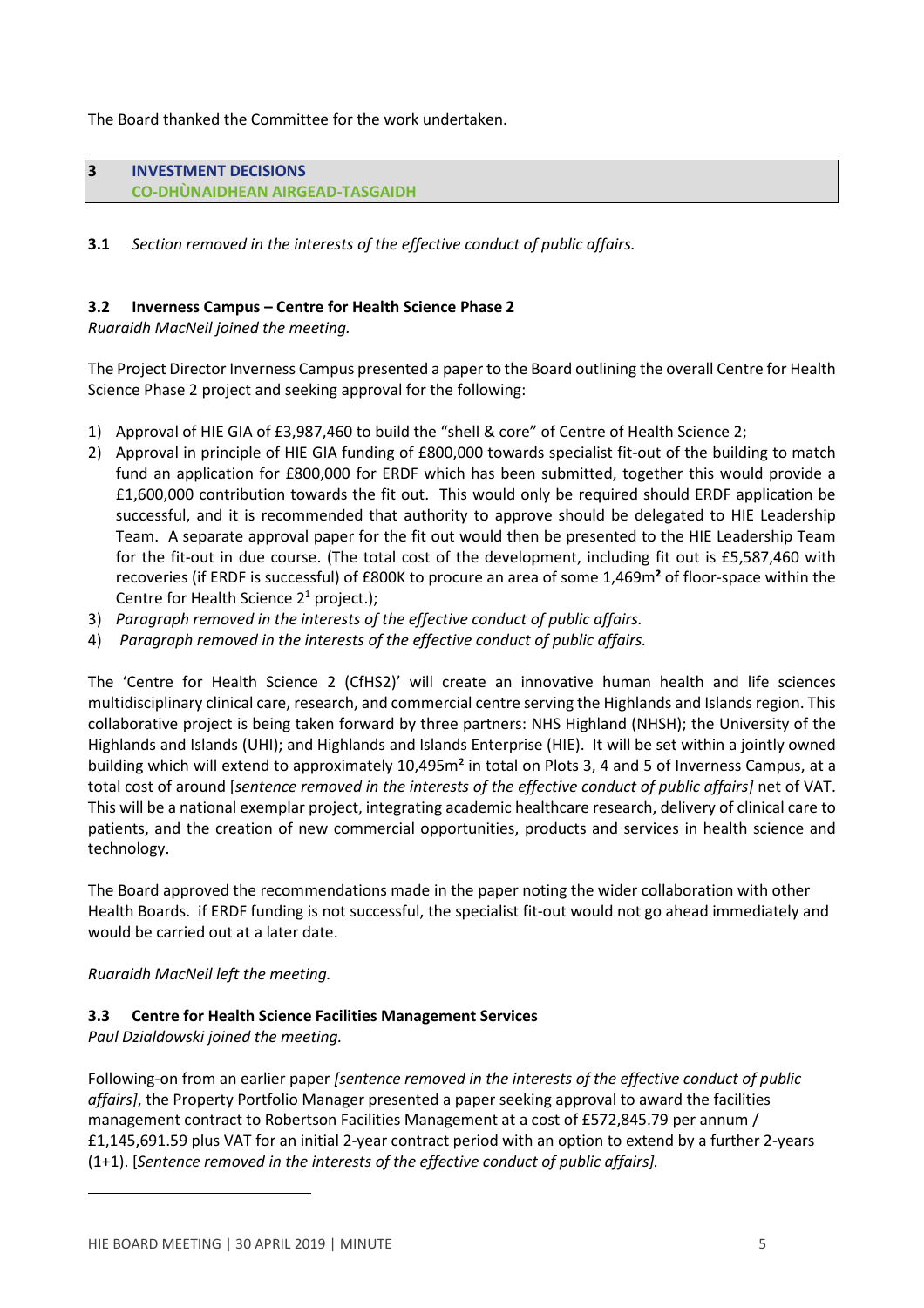On open OJEU procurement process was undertaken through Public Contract Scotland (PCS), managed by HIE Procurement team with input from Legal colleagues. Seventeen organisations registered an interest, five organisations attended a site visit and two compliant bids were received by HIE and evaluated, with a clear recommendation for award to Robertson Facilities Management.

The Board approved the recommendation to award the facilities management contract to Robertson Facilities Management [sentence removed in the interests of the effective conduct of public affairs].

Paul Dzialdowski left the meeting.

# 3.4 Factoring and Consultancy 2019/20

Greg Youngson joined the meeting.

The Property Development Manager presented a paper to the Board recommending HIE cash funding totalling £4,949,636 gross for Property Factoring & Associated Consultancy in 2019/20.

Staff estimate that the net cost to HIE for Factoring in 2019/20 will be £2,231,595 following deduction of income via recoveries. In considering the funding sought, account needs to be taken of the size and diversity of HIE's property portfolio and the non-recoverable costs associated with it. This is set against the income received from rent and the economic benefits associated with properties being leased to tenants, as well as those unoccupied that provide an option for businesses looking to expand or locate within the Highlands & Islands.

Every effort is made to minimise/reduce costs where practicable within the bounds of sound estate management practice for a public agency. Spend projections are a qualified prediction of required spend based on previous years but with some known and expected variation. Some savings in Factoring costs are being realised for example those associated with the sale and leasing of properties. However, there are substantial costs – primarily due to business rates - associated with management of unoccupied properties. Staff are making every effort to promote HIE's vacant offices and encouragingly have seen a recent increase in demand for such facilities, in particular from the Finance & Business and Life Science Sectors.

The Board approved the recommendation for funding.

Greg Youngson left the meeting.

#### 3.5 Factoring and Consultancy 2018/19 Amendment

Paul Dzialdowski joined the meeting.

The Property Portfolio Manager presented a paper seeking approval to increase the property factoring and consultancy budget for 2018-19 from the original approval of £4,252,805 gross and £1,880,561 net of tenant recoveries. To accommodate necessary non-recoverable expenditure toward year end, staff now request that the gross budget is increased by £583,000 (13.7% gross) and the net outturn by £160,000 (3.7% net) giving a new gross budget of £4,835,805 and £2,040,561 net of recoveries.

The expenditure and income relating to the management of HIE's commercial property portfolio are variable and reactive to changes in circumstances when dealing with payment of utilities, rates, building repairs/maintenance and unforeseen works. Although the 2018/19 budget was based on qualified assessment, this has proved to be slightly under the revised year end forecast requirement. [Sentence removed in the interests of the effective conduct of public affairs.]

The Board approved the increase the property factoring and consultancy budget for 2018-19.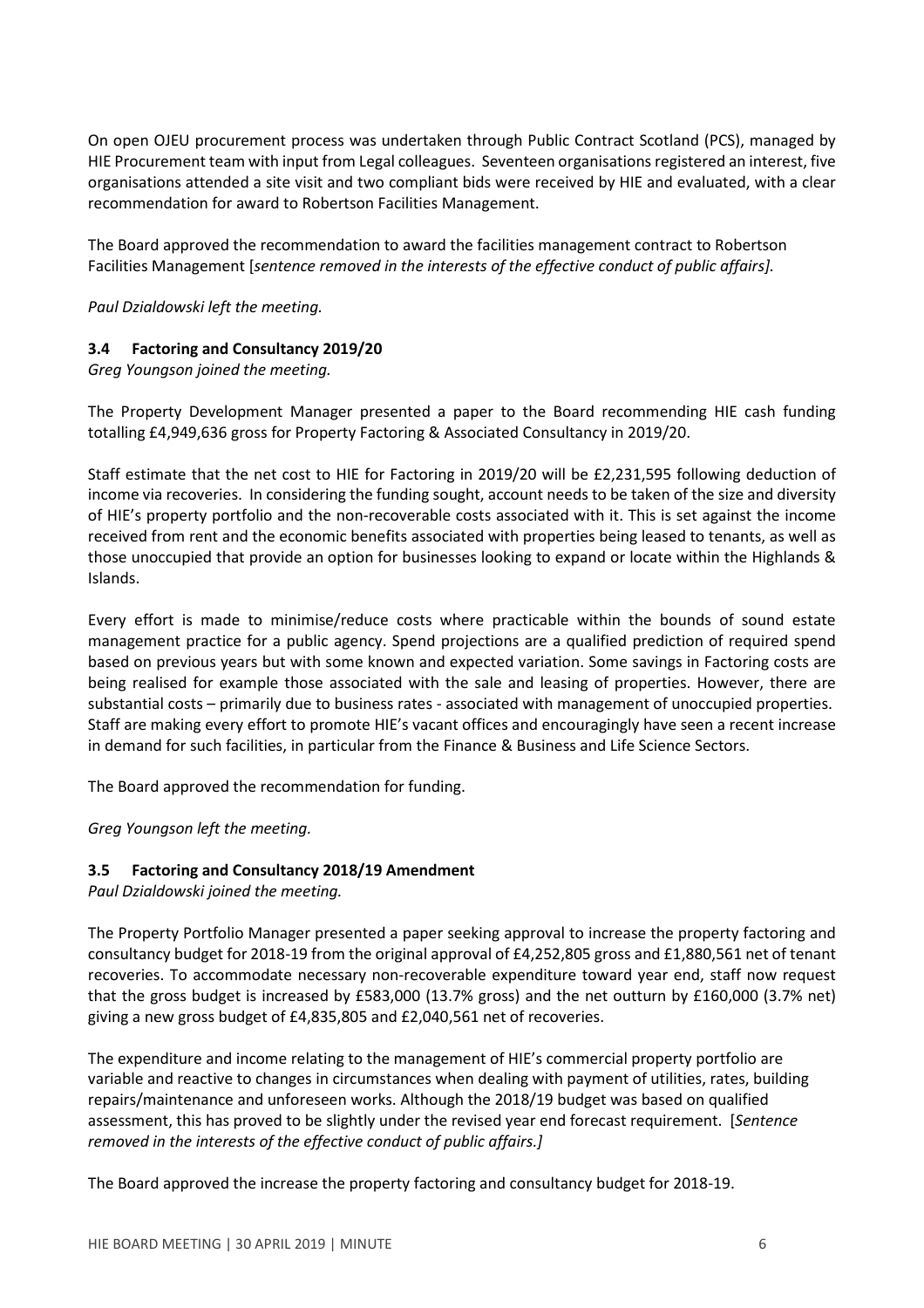### Paul Dzialdowski left the meeting.

# **3.6** Section removed in the interests of the effective conduct of public affairs.

#### 3.7 Business Transformation Procurement

Janie Sheridan and Keiron Scott joined the meeting.

The Head of Business Transformation and the Information Systems Strategy Manager presented a paper recommending that the HIE Board agree to delegate authority for award of contract for the implementation partner and contract resource to the HIE Leadership team. This would be within the Phase 1 budget of £1.4m agreed on 11 December 2018 by the HIE Board. Any contract extension following Phase 1 would require HIE Board approval as this would then exceed HIE Leadership team delegated authority.

On seeking approval to go to market, it was indicated to the HIE Board that there would be a presentation early in the year following the tendering exercise, to seek approval for the appointment of the implementation partner. Since this time, work has continued with Sopra Steria Ltd and the HIE Procurement team to refine the procurement strategy and to develop the ICT Investment plan in terms of further refining costs. In addition, emerging work in the Enterprise and Skills Business Support Partnership programme has clarified scope and wider partnership opportunities that require to be reflected in the procurement scope(s).

Tenders for the implementation partner and contract resource were issued on 20 February 2019 and the tender deadline was 25 March 2019. Feedback was received from the market that the timescale for response was not long enough and HIE received a formal request for a significant extension on the tender. The Director of Regional Development and Director of Finance and Corporate Services agreed that there was a significant risk that we would not receive any suitable bids or be we would be unable to demonstrate value for money and agreed an extension to the timeline to 23 April 2019. These extended deadlines mean that if HIE Board approval prior to award of contract is required, the earliest this could be presented to the HIE Board is 25 June 2019 which would mean a delay in the programme of up to 2 months.

The Board approved the request delegating authority for award of contract for the implementation partner and contract resource to the HIE Leadership team.

Janie Sheridan and Keiron Scott left the meeting.

# 4 UPDATES CUNNTASAN AS ÙR

#### 4.1 Cairngorm

The Director of Business Improvement and Internal Audit presented an update to the Board on the current activity in relation to Cairngorm Mountain and the guarantee position.

The extremely challenging operating context at Cairngorm Mountain required HIE to review its approach to ensure this reflects and addresses the changing circumstances and risks. Against this background, on 1 March 2019, the HIE Executive Team and the HIE Cairngorm Board Sub-Committee (which was established to support the HIE process to establish a new subsidiary and acquire the CMSL assets) met to reflect and agree HIE's response. The following actions were agreed: 1) New Board sub-committee to be created as an advisory group to support the Cairngorm programme board, sub-committee to be chaired by Paddy Crerar, with additional members of Calum Ross and Freda Newton; 2) HIE Cairngorm Project Director Susan Smith to work with the CMSL board on a short-term project (with the agreement of the CMSL board) to accelerate the stabilisation and turnaround of CMSL and support implementation of any short-term actions. Susan to continue to be involved in the wider Cairngorm Programme; 3) Executive programme team arrangements to be reviewed and updated to ensure current needs are supported; 4) New enhanced approach to strategic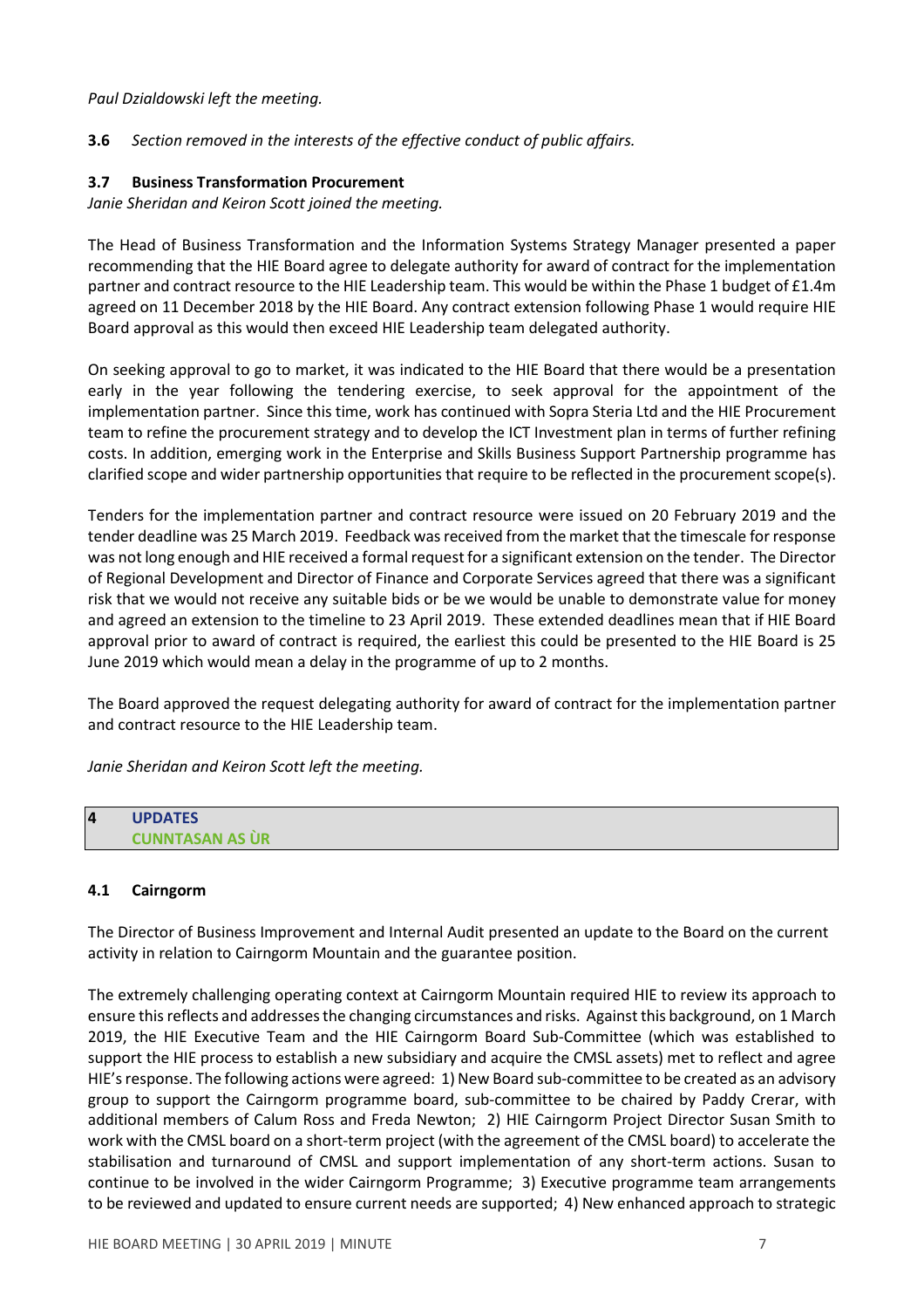engagement and communication to be put in place with clear strategy and updated action plan – the Head of Corporate and Media Relations will lead on the development of the approach and 5) [Sentence removed in the interests of the effective conduct of public affairs.]

Since 01 March the following action has been taken: 1) The Cairngorm Advisory sub-group has been formed and is meeting regularly; 2) The HIE Board sub-group is meeting weekly and 3) Susan Smith completed an initial review period and following agreement of the HIE Board sub-committee has now been seconded from HIE to be Interim Chief Executive of CMSL for an initial 6 month period.

# Paragraph removed in the interests of the effective conduct of public affairs.

HIE staff are currently undertaking due diligence on the business plan, this is being informed by input from the HIE Cairngorm Advisory Group. A number of specific questions relating to the business plan have been raised directly with CMSL with the intention being to approve the summer product request.

We have kept the Scottish Government informed about funding requirements in the short and medium term as we look to stabilise CMSL operations and consider longer term options. We have noted that the actual outturn of the operating company will be dependent on factors outwith HIE control and not possible to predict. Funding to 31 March 2020 will require a business case to be approved by HIE and the Scottish Government and we are considering funding options available.

# Paragraph removed in the interests of the effective conduct of public affairs.

# Paragraph removed in the interests of the effective conduct of public affairs.

The Board engaged in detailed discussion noting that this is a difficult situation and damaging to the reputation of HIE. The Board are assured that HIE is doing the best that it can, with the creation of the Board sub-group and with the Board advisory group set-up to help with operational advice to the Leadership team and HIE. With the support provided by HIE and the advisory group, the CMSL Board are positive. Scottish Government involvement is key. The Board welcomed [sentence removed in the interests of the effective conduct of public affairs] and the progress being made with regards the summer offering on the mountain.

The Board acknowledged and thanked both the sub group and advisory group recognising the enormous undertaking and that HIE is in a much better place to make informed decisions.

The Board also thanked the Chair, recognising the additional time that he had input to this issue.

#### 4.2 Space Hub Sutherland

David Oxley and David Howie joined the meeting.

The Executive Director for Business Growth and the Regional Head of Technology and Innovation joined the meeting to provide an update on the Space Hub Sutherland project.

The Interim Chief Executive updated the Board that since the paper had been prepared, there had been some significant changes. David Howie (Regional Head of Technology) had joined the team in a project lead role to provide senior project management experience and responsibility for delivering the project plan. [Sentence removed in the interests of the effective conduct of public affairs]. The design and location of the Spaceport needs to be finalised over next few months to allow planning permission submission by September 2019. [Sentence removed in the interests of the effective conduct of public affairs].

The Executive Director for Business Growth highlighted that the Highlands and Islands is still a good place to launch satellites however due to the risks identified with the project, HIE are meeting with Scottish Government who are supportive of the wider project issues with a view to the project now being treated as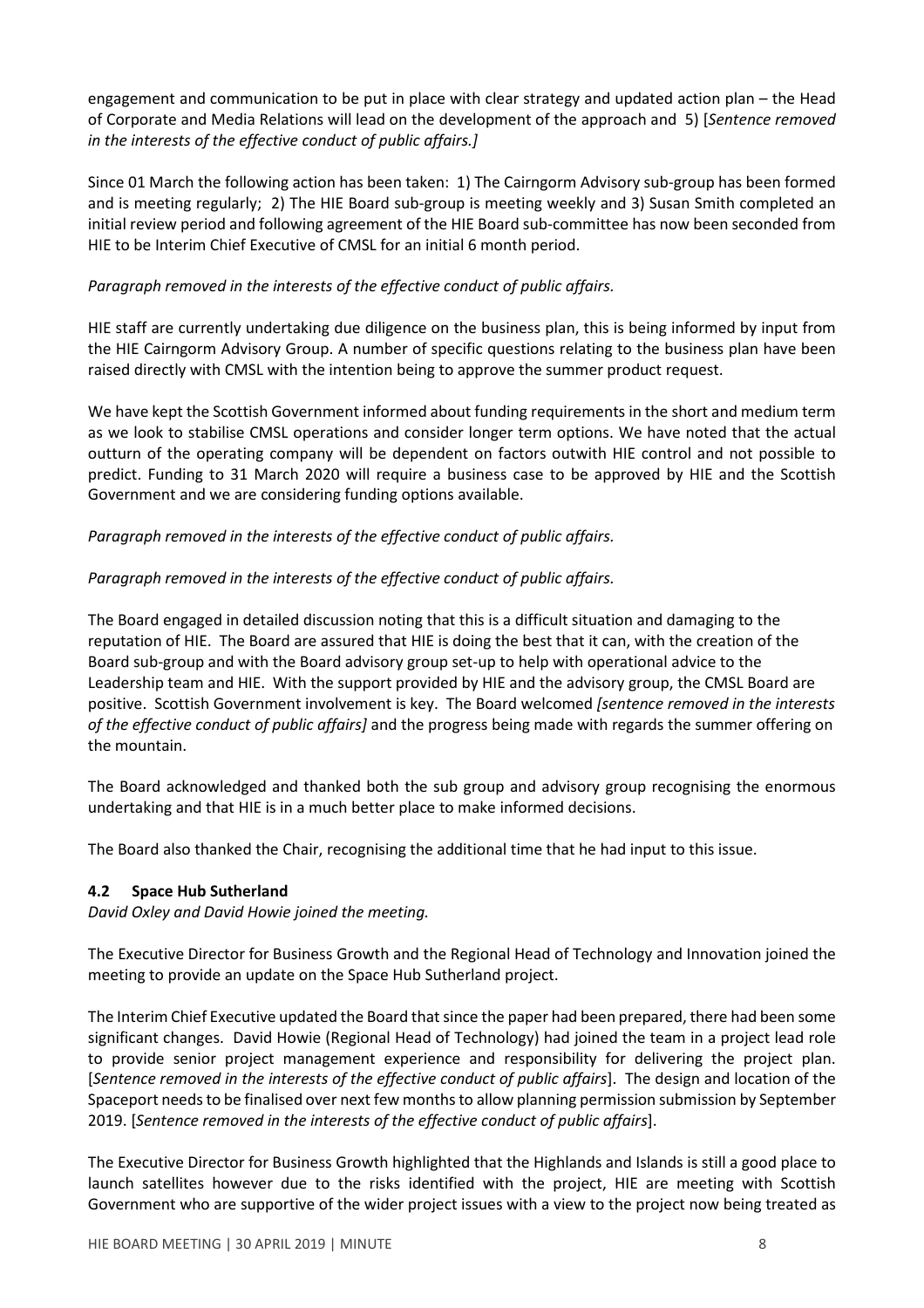a National as opposed to Regional project. [Sentence removed in the interests of the effective conduct of public affairs].

The purpose of the launch site is for commercial purposes [Sentence removed in the interests of the effective conduct of public affairs]

The Board discussed this in detail noting that project management on the ground is still ongoing with nothing stopping whilst this is being reassessed with Scottish Government with the understanding that the decision falls to others where this is a policy decision. [Sentence removed in the interests of the effective conduct of public affairs]. There is a need to update Scottish Government on the factors that HIE is aware of. This would seem better suited to a national project where the site and sector are still good [Sentence removed in the interests of the effective conduct of public affairs]. Following discussions with Scottish Government and other strategic partners, the Board to be fully appraised on the outcome of discussions.

David Oxley and David Howie left the meeting.

# 4.3 Scotland's Innovation Centre Programme

Morven Cameron, Martin Johnson and Elaine Jamieson joined the meeting.

The Interim Chief Executive and the Head of Universities provided an update to the Board on the wider Scotland Innovation Centre programme highlighting that in partnership with the Scottish Funding Council (SFC) and Scottish Enterprise (SE). HIE has supported the Innovation Centre (IC) programme since its inception. The development of the ICs was staggered with the first two commencing recruitment in 2013 with the other six evolved during 2013-2014. Direct investment was limited in Phase One, given that SFC were there the main funder and HIE's role was to support directly any business R & D projects that were established.

Phase Two is built around a multi-partner funding model which is a significant development reflecting a stronger and more strategic partnership which has evolved from phase one, and a shared vision that ICs should be supported jointly to ensure they can achieve their full economic potential. The SFC continues to be a core funder for the programme but will only fund, as a matter of principle, an IC in partnership with another appropriate body or bodies where the strategic case for business growth and wider impacts has been agreed to be robust. Phase Two aims to fund the ICs for a further 5 year period.

4.3a Section removed in the interests of the effective conduct of public affairs.

# 4.4 Gaelic Plan – Annual Review

Rachel MacKenzie joined the meeting.

The Area Manager for Innse Gall presented a paper to provide the HIE Board with an update on HIE's work related to Gaelic through HIE's Gaelic Language Plan and wider agenda.

The Plan sets out HIE's aims, ambitions and commitments for Gaelic over the following five years and details how these will be achieved through specific actions. The Plan is a legislative requirement and HIE is tasked with developing an annual delivery plan for our actions and reporting annually. It should be noted that a further iteration of the National Gaelic Plan has also been issued since HIE published the plan which both underlines the approaches HIE had adopted and acknowledges and promotes the role of community and the economic and social value of Gaelic.

The Board thanked the Area Manager for the update, highlighting the practical elements of the plan and the importance of encouraging and supporting Gaelic. The Board noted the difference made over the last 20 years and the significant difference compared to 5 years ago.

#### Rachel MacKenzie left the meeting.